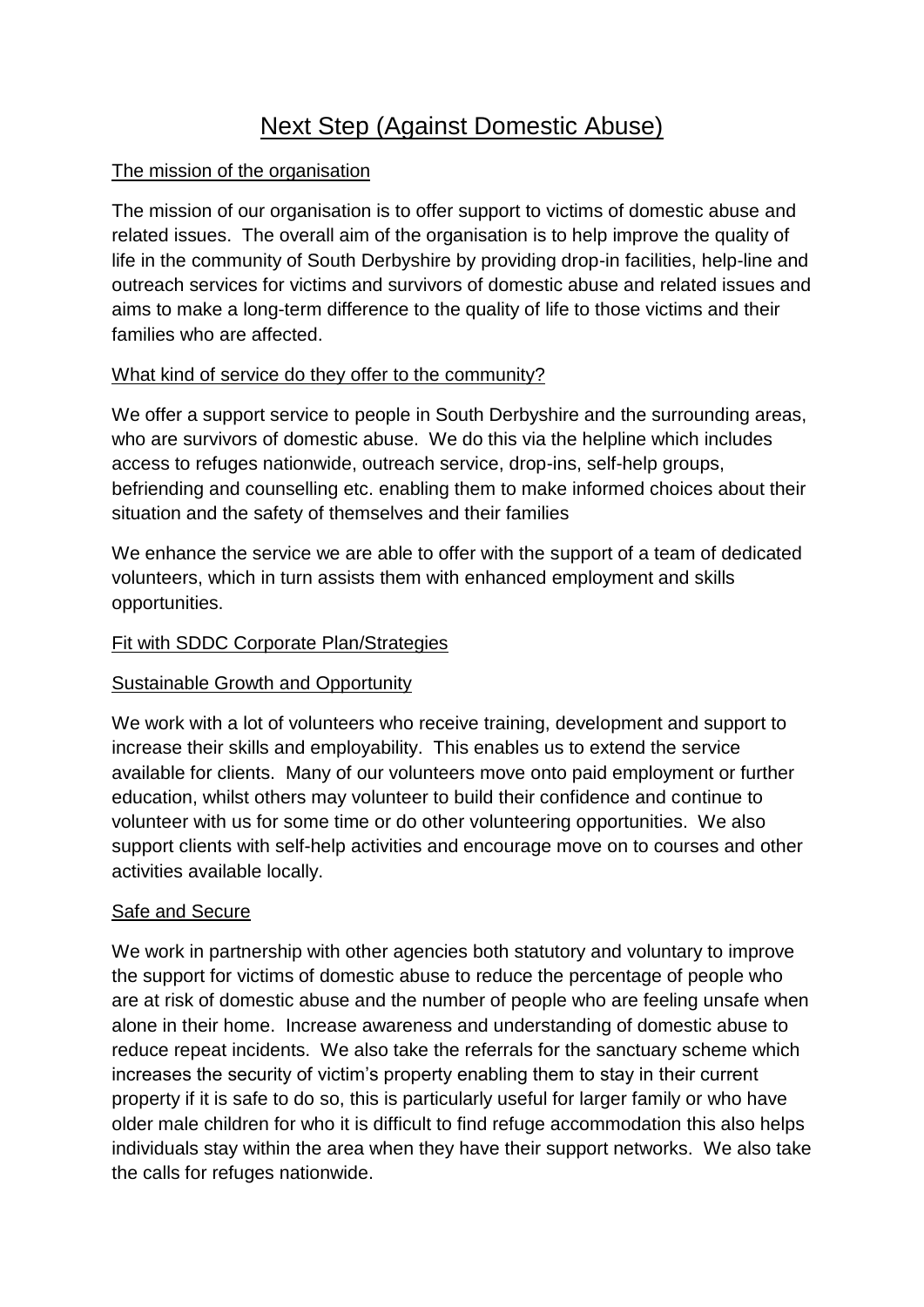#### Lifestyle Choices

Clients receive help and advice to enable them to make informed decisions about their situation and safety for both themselves and their children. They are then supported to enable them to make the changes and make a long term difference to the quality of their lives. By supporting the adults and enabling them to make informed decisions the family life is improved which improves things for children and young people.

#### Value for Money

We are excellent value for money as we only have a small staff team but work with volunteers to enable us to extend the service available and the accessibility for victims across South Derbyshire. People who present themselves at the council with issues around domestic abuse are all referred to Next Step and we also take the referrals for the Sanctuary Scheme.

### Examples of current projects /programmes

The help-line - which is answered 50% of the time by volunteers took over 2000 calls this year resulting in victims and other professionals being able to access advice, information and support as well as access to refuges nationwide. This is also part of the Derbyshire County Helpline taking the calls for South Derbyshire.

Outreach/Drop-in - for advice, information and support at various locations across South Derbyshire making it more accessible for people in rural locations to access face to face support. This is run by Outreach staff and volunteers.

Counselling – On-going counselling is available to all clients who are suffering or have suffered domestic abuse, this is available through a team of volunteers who are on placement from their course or having completed the course and wishing to develop their skills and knowledge, this is set up with regular reviews and we provide management and clinical supervision in addition to coordination and administration.

Delivery of the 'Freedom Programme' which is a participatory course for clients to increase their awareness of domestic abuse and recognise the signs of abusive behaviour in future relationships and look at the effects of abuse on children.

98% of our face to face clients are from South Derbyshire with the remaining clients being people from the immediate outskirts having difficulty accessing the normal services available to them for a variety of reasons. The helpline callers are from people who are hoping to access the refuge in South Derbyshire often from out of the area or from people living or working in South Derbyshire wanting support from someone living in South Derbyshire.

We currently have one full-time and four part-time members of staff and 23 volunteers who work in a variety of roles within the organisation.